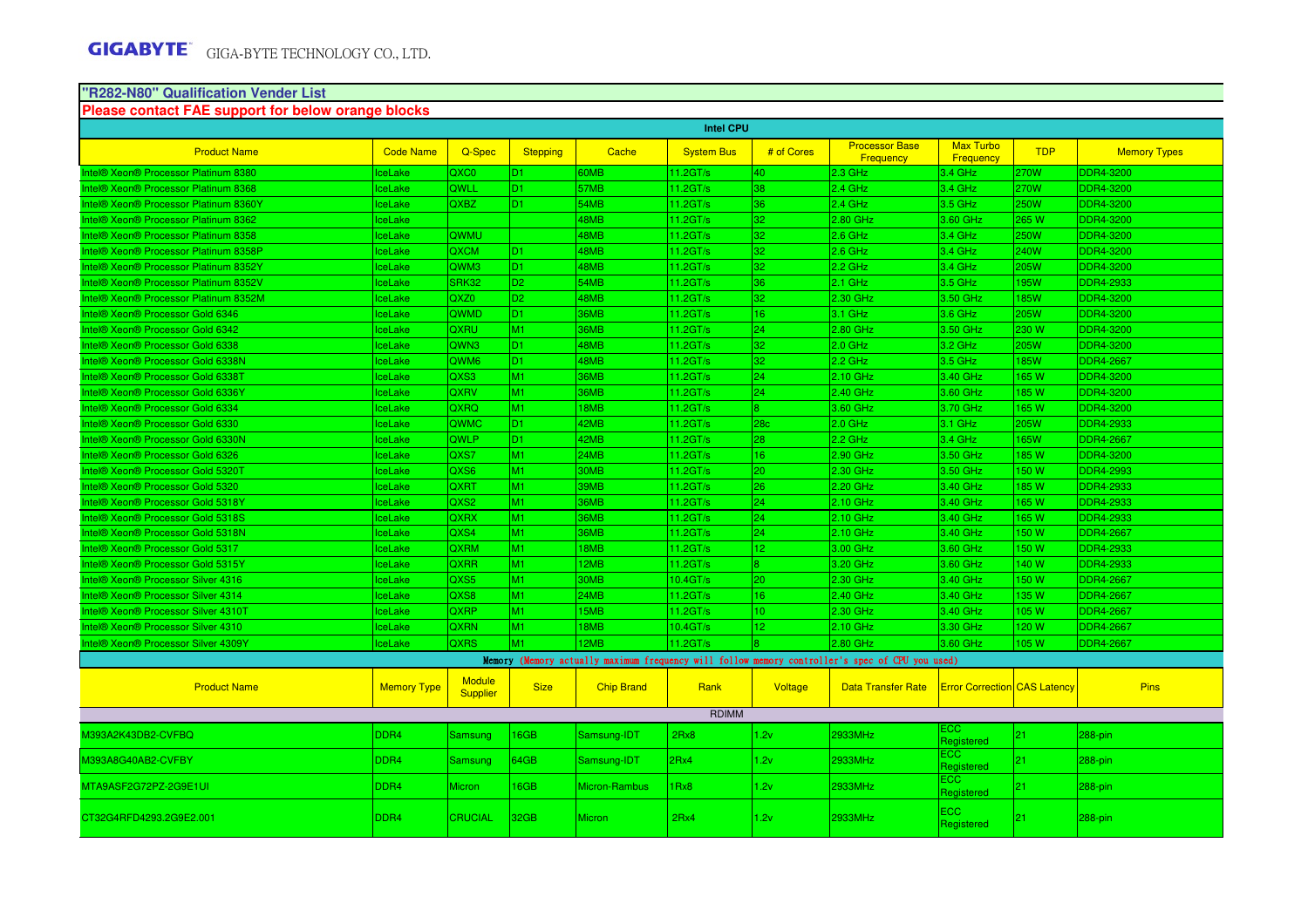| CT32G4RFD4293.36FE2     | DDR4 | <b>CRUCIAL</b> | 32GB | Micron                 | 2Rx4 | 1.2v | 2933MHz | ECC<br>Registered        | 21 | 288-pin    |
|-------------------------|------|----------------|------|------------------------|------|------|---------|--------------------------|----|------------|
| MTA36ASF4G72PZ-2G9E2TG  | DDR4 | <b>Micron</b>  | 32GB | <b>Micron-Montage</b>  | 2Rx4 | 1.2v | 2933MHz | ECC<br>Registered        | 21 | $288$ -pin |
| MTA36ASF4G72PZ-2G9E2VG  | DDR4 | <b>Micron</b>  | 32GB | Micron-IDT             | 2Rx4 | 1.2v | 2933MHz | ECC.<br>Registered       | 21 | $288$ -pin |
| MTA36ASF4G72PZ-2G9E2UG  | DDR4 | <b>Micron</b>  | 32GB | Micron-Rambus          | 2Rx4 | 1.2v | 2933MHz | ECC<br>Registered        | 21 | 288-pin    |
| HMA82GR7DJR8N-XN T8     | DDR4 | <b>SKhynix</b> | 16GB | <b>SKhynix-Rambus</b>  | 2Rx8 | 1.2v | 3200MHz | <b>ECC</b><br>Registered | 22 | 288-pin    |
| HMA82GR7DJR8N-XN TG     | DDR4 | <b>SKhynix</b> | 16GB | <b>SKhynix -IDT</b>    | 2Rx8 | 1.2v | 3200MHz | ECC<br>Registered        | 22 | 288-pin    |
| HMAA8GR7CJR4N-XN T4     | DDR4 | <b>SKhynix</b> | 64GB | <b>SKhynix-Montage</b> | 2Rx4 | 1.2v | 3200MHz | <b>ECC</b><br>Registered | 22 | $288$ -pin |
| HMAA8GR7CJR4N-XN TG     | DDR4 | <b>SKhynix</b> | 64GB | <b>SKhynix-IDT</b>     | 2Rx4 | 1.2v | 3200MHz | ECC.<br>Registered       | 22 | 288-pin    |
| HMAA8GR7CJR4N-XN T8     | DDR4 | <b>SKhynix</b> | 64GB | <b>SKhynix-Rambus</b>  | 2Rx4 | 1.2v | 3200MHz | ECC.<br>Registered       | 22 | 288-pin    |
| MTA18ASF2G72PDZ-3G2R1TI | DDR4 | <b>Micron</b>  | 16GB | Micron-Rambus          | 2Rx8 | 1.2v | 3200MHz | ECC.<br>Registered       | 22 | 288-pin    |
| MTA18ASF2G72PDZ-3G2R1UI | DDR4 | <b>Micron</b>  | 16GB | Micron-Rambus          | 2Rx8 | 1.2v | 3200MHz | <b>ECC</b><br>Registered | 22 | 288-pin    |
| MTA18ASF2G72PDZ-3G2R1VI | DDR4 | <b>Micron</b>  | 16GB | Micron-Rambus          | 2Rx8 | 1.2v | 3200MHz | <b>ECC</b><br>Registered | 22 | $288$ -pin |
| MTA18ASF2G72PDZ-3G2R1UI | DDR4 | <b>Micron</b>  | 16GB | <b>Micron-Rambus</b>   | 2Rx8 | 1.2v | 3200MHz | ECC.<br>Registered       | 22 | 288-pin    |
| MTA18ASF2G72PZ-3G2E2TI  | DDR4 | <b>Micron</b>  | 16GB | Micron-Montage         | 1Rx4 | 1.2v | 3200MHz | ECC.<br>Registered       | 22 | 288-pin    |
| MTA36ASF4G72PZ-3G2J3UI  | DDR4 | <b>Micron</b>  | 32GB | Micron-Rambus          | 2Rx4 | 1.2v | 3200MHz | ECC.<br>Registered       | 22 | 288-pin    |
| VITA36ASF4G72PZ-3G2J3UI | DDR4 | <b>Micron</b>  | 32GB | Micron-Rambus          | 2Rx4 | 1.2v | 3200MHz | ECC.<br>Registered       | 22 | 288-pin    |
| MTA36ASF4G72PZ-3G2R1UI  | DDR4 | <b>Micron</b>  | 32GB | <b>Micron-Rambus</b>   | 2Rx4 | 1.2v | 3200MHz | ECC.<br>Registered       | 22 | 288-pin    |
| MTA18ASF4G72PDZ-3G2F1VI | DDR4 | <b>Micron</b>  | 32GB | Micron-IDT             | 2Rx8 | 1.2v | 3200MHz | <b>ECC</b><br>Registered | 22 | 288-pin    |
| MTA18ASF4G72PDZ-3G2F1UI | DDR4 | <b>Micron</b>  | 32GB | Micron-Rambus          | 2Rx8 | 1.2v | 3200MHz | ECC.<br>Registered       | 22 | 288-pin    |
| MTA18ASF4G72PZ-3G2F1TI  | DDR4 | <b>Micron</b>  | 32GB | Micron-Montage         | 1Rx4 | 1.2v | 3200MHz | ECC<br>Registe<br>ECC    | 22 | 288-pin    |
| MTA18ASF4G72PZ-3G2F1UI  | DDR4 | <b>Micron</b>  | 32GB | Micron-Rambus          | 1Rx4 | 1.2v | 3200MHz | Registere<br>ECC         | 22 | 288-pin    |
| MTA36ASF8G72PZ-3G2F1VI  | DDR4 | <b>Micron</b>  | 64GB | Micron-IDT             | 2Rx4 | 1.2v | 3200MHz | Registere                | 22 | 288-pin    |
| V393A4K40DB3-CWECQ      | DDR4 | Samsung        | 32GB | Samsung-Montage 2Rx4   |      | 1.2v | 3200MHz | ECC.<br>Registered       | 22 | 288-pin    |
| M393A4K40DB3-CWEBQ      | DDR4 | Samsung        | 32GB | Samsung-IDT            | 2Rx4 | 1.2v | 3200MHz | ECC.<br>Registered       | 22 | 288-pin    |
| M393A4K40DB3-CWEGQ      | DDR4 | Samsung        | 32GB | <b>Samsung-Rambus</b>  | 2Rx4 | 1.2v | 3200MHz | ECC.<br>Registered       | 22 | 288-pin    |
| M393A8G40AB2-CWEBQ      | DDR4 | Samsung        | 64GB | Samsung-IDT            | 2Rx4 | 1.2v | 3200MHz | ECC.<br>Registered       | 22 | 288-pin    |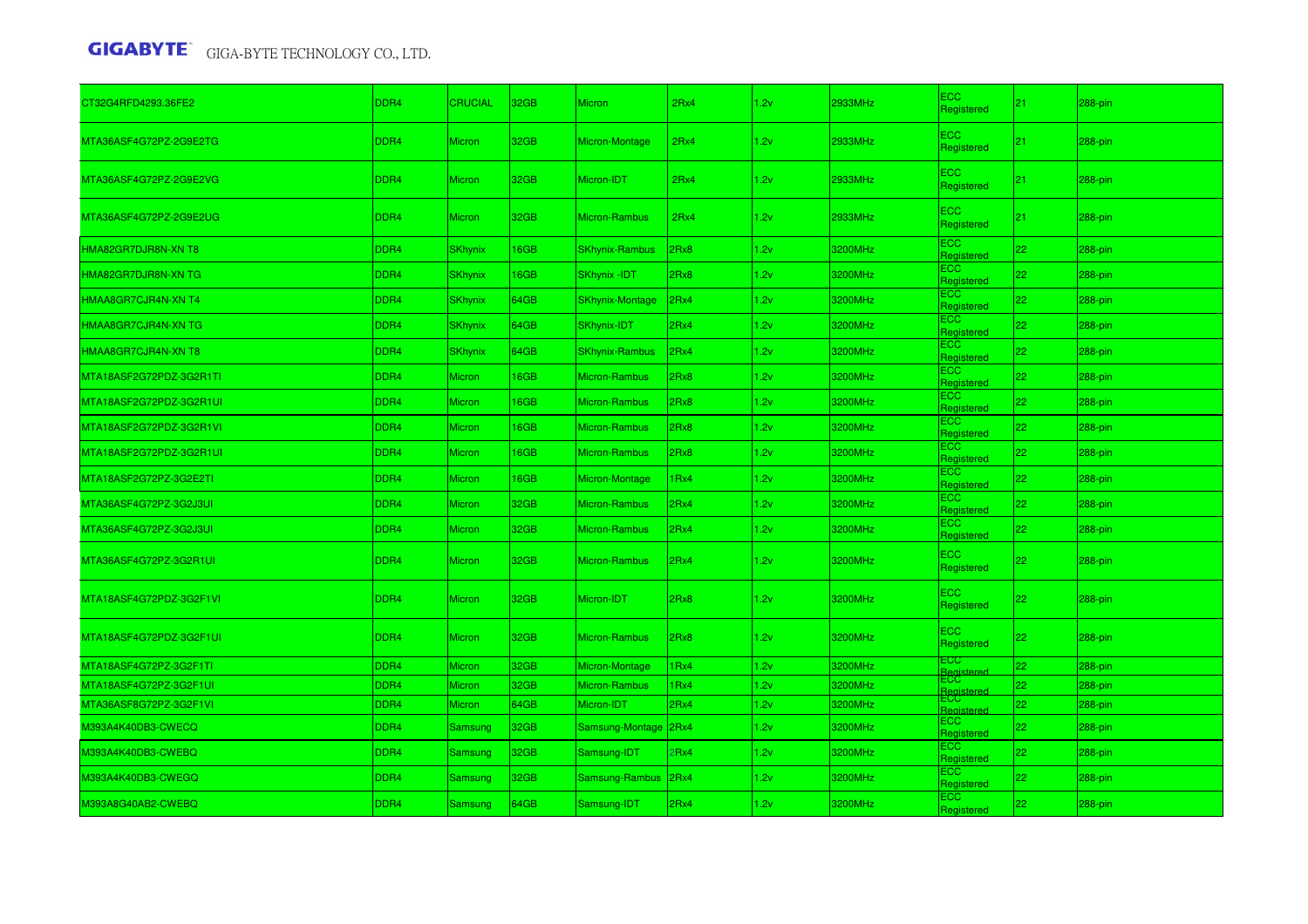| M393A2K43EB3-CWEBQ        | DDR4             | Samsung       | 16GB  | Samsung-IDT                                                                      | 2Rx8             | 1.2v | 3200MHz                                                                                                                     | ECC<br>Registered             | 22 | 288-pin |  |  |  |  |
|---------------------------|------------------|---------------|-------|----------------------------------------------------------------------------------|------------------|------|-----------------------------------------------------------------------------------------------------------------------------|-------------------------------|----|---------|--|--|--|--|
| KSM32RS4/32MER            | DDR4             | Kingston      | 32GB  | Micron-Rambus                                                                    | 1Rx4             | 1.2v | 3200MHz                                                                                                                     | ECC<br>Registered             | 22 | 288-pin |  |  |  |  |
| AD4R3200716G22-BHYA       | DDR4             | <b>ADATA</b>  | 16GB  | <b>SKhynix-Montage</b>                                                           | 1Rx8             | 1.2v | 3200MHz                                                                                                                     | ECC<br>Registered             | 22 | 288-pin |  |  |  |  |
| M393A4G40BB3-CWEGQ        | DDR4             | Samsung       | 32GB  | Samsung-Rambus                                                                   | 1Rx4             | 1.2v | 3200MHz                                                                                                                     | <b>ECC</b><br>Registered      | 22 | 288-pin |  |  |  |  |
| M393A4K40EB3-CWEGQ        | DDR <sub>4</sub> | Samsung       | 32GB  | Samsung-Rambus 2Rx4                                                              |                  | 1.2v | 3200MHz                                                                                                                     | $\equiv$ CC<br>Registered     | 22 | 288-pin |  |  |  |  |
| M393A4K40EB3-CWECQ        | DDR4             | Samsung       | 32GB  | Samsung-Montage 2Rx4                                                             |                  | 1.2v | 3200MHz                                                                                                                     | <b>ECC</b><br>Registered      | 22 | 288-pin |  |  |  |  |
| M393A4K40EB3-CWEBY        | DDR4             | Samsung       | 32GB  | Samsung-IDT                                                                      | 2Rx4             | 1.2v | 3200MHz                                                                                                                     | $\equiv$ CC<br>Registered     | 22 | 288-pin |  |  |  |  |
| M393A8G40BB4-CWEBY        | DDR4             | Samsung       | 64GB  | Samsung-IDT                                                                      | 2Rx4             | 1.2v | 3200MHz                                                                                                                     | EC<br>Registered              | 22 | 288-pin |  |  |  |  |
| M393AAG40M32-CAEBQ        | DDR4             | Samsung       | 128GB | Samsung                                                                          | 2S2Rx4           | 1.2v | 3200MHz                                                                                                                     | $\equiv$ CC<br>Registered     | 22 | 288-pin |  |  |  |  |
| M393AAG40M32-CAEBY        | DDR4             | Samsung       | 128GB | Samsung                                                                          | <b>2S2Rx4</b>    | 1.2v | 3200MHz                                                                                                                     | ECC<br>Registered             | 22 | 288-pin |  |  |  |  |
| MTA18ASF2G72PZ-3G2R1UI    | DDR <sub>4</sub> | Micron        | 16GB  | Micron-Rambus                                                                    | 1Rx4             | 1.2v | 3200MHz                                                                                                                     | EC <sub>2</sub><br>Registered | 22 | 288-pin |  |  |  |  |
| MTA18ASF2G72PZ-3G2R1TI    | DDR4             | Micron        | 16GB  | Micron-Montage                                                                   | 1 <sub>Rx4</sub> | 1.2v | 3200MHz                                                                                                                     | ECC.<br>Registered            | 22 | 288-pin |  |  |  |  |
| MTA18ASF4G72PZ-3G2F1TI    | DDR4             | Micron        | 32GB  | Micron-Montage                                                                   | 1Rx4             | 1.2v | 3200MHz                                                                                                                     | ECC<br>Reaistered             | 22 | 288-pin |  |  |  |  |
| MTA18ASF4G72PZ-3G2F1UI    | DDR <sub>4</sub> | Micron        | 32GB  | Micron-Rambus                                                                    | 1Rx4             | 1.2v | 3200MHz                                                                                                                     | ECC<br><b>Registere</b>       | 22 | 288-pin |  |  |  |  |
| MTA18ASF4G72PDZ-3G2F1VI   | DDR4             | Micron        | 32GB  | Micron-IDT                                                                       | 2Rx8             | 1.2v | 3200MHz                                                                                                                     | <b>ECC</b><br>Registered      | 22 | 288-pin |  |  |  |  |
| MTA18ASF4G72PDZ-3G2F1UI   | DDR <sub>4</sub> | Micron        | 32GB  | Micron-Rambus                                                                    | 2Rx8             | 1.2v | 3200MHz                                                                                                                     | ECC<br>Registered             | 22 | 288-pin |  |  |  |  |
| MTA9ASF1G72PZ-3G2R1VI     | DDR4             | <b>Micron</b> | 8GB   | Micron-IDT                                                                       | 1Rx8             | 1.2v | 3200MHz                                                                                                                     | $_{\rm ^{CCC}}$               | 22 | 288-pin |  |  |  |  |
| MTA36ASF8G72PZ-3G2F1VI    | DDR4             | Micron        | 64GB  | Micron-IDT                                                                       | 2Rx4             | 1.2v | 3200MHz                                                                                                                     | ECC<br>Registerer             | 22 | 288-pin |  |  |  |  |
| MTA9ASF2G72PZ-3G2F1UI     | DDR4             | Micron        | 16GB  | Micron-Rambus                                                                    | 1Rx8             | 1.2v | 3200MHz                                                                                                                     | ECC<br>Regist                 | 22 | 288-pin |  |  |  |  |
| KSM32RD8/16MRR            | DDR4             | Kingston      | 16GB  | Micron-Rambus                                                                    | 2Rx8             | 1.2v | 3200MHz                                                                                                                     | ECC<br>Regist                 | 22 | 288-pin |  |  |  |  |
| KSM32RD4/32MRR            | DDR4             | Kingston      | 32GB  | Micron-Rambus                                                                    | 2Rx4             | 1.2v | 3200MHz                                                                                                                     | =CC.                          | 22 | 288-pin |  |  |  |  |
| Register<br><b>LRDIMM</b> |                  |               |       |                                                                                  |                  |      |                                                                                                                             |                               |    |         |  |  |  |  |
| M386A8K40CM2-CVFBY        | DDR4             | Samsung       | 64GB  | Samsung-IDT                                                                      | 4DRx4            | 1.2v | 2933MHz                                                                                                                     | ECC.<br>Registered            | 21 | 288-pin |  |  |  |  |
| M386A8K40DM2-CWELQ        | DDR4             | Samsung       | 64GB  | Samsung-IDT                                                                      | 4DRx4            | 1.2v | 3200MHz                                                                                                                     | ECC.<br>Registered            | 22 | 288-pin |  |  |  |  |
|                           |                  |               |       |                                                                                  |                  |      | Intel Optane™ Persistent Memory 200 Series (Barlow PASS)Due to thermal limitaiton, please mark as orange color if test pass |                               |    |         |  |  |  |  |
| NMB1XBD128GQS QVSN        | DDR-T            | Intel         | 128GB |                                                                                  |                  |      | <b>3200MHz</b>                                                                                                              |                               |    | 288-pin |  |  |  |  |
| NMB1XBD256GQS QVSP        | <b>DDR-T</b>     | Intel         | 256GB |                                                                                  |                  |      | 3200MHz                                                                                                                     |                               |    | 288-pin |  |  |  |  |
| NMB1XBD512GQS QVSQ        | DDR-T            | Intel         | 512GB |                                                                                  |                  |      | 3200MHz                                                                                                                     |                               |    | 288-pin |  |  |  |  |
|                           |                  |               |       | HDD (If the system build-in with RAID card , please refer to RAID card QVL list) |                  |      |                                                                                                                             |                               |    |         |  |  |  |  |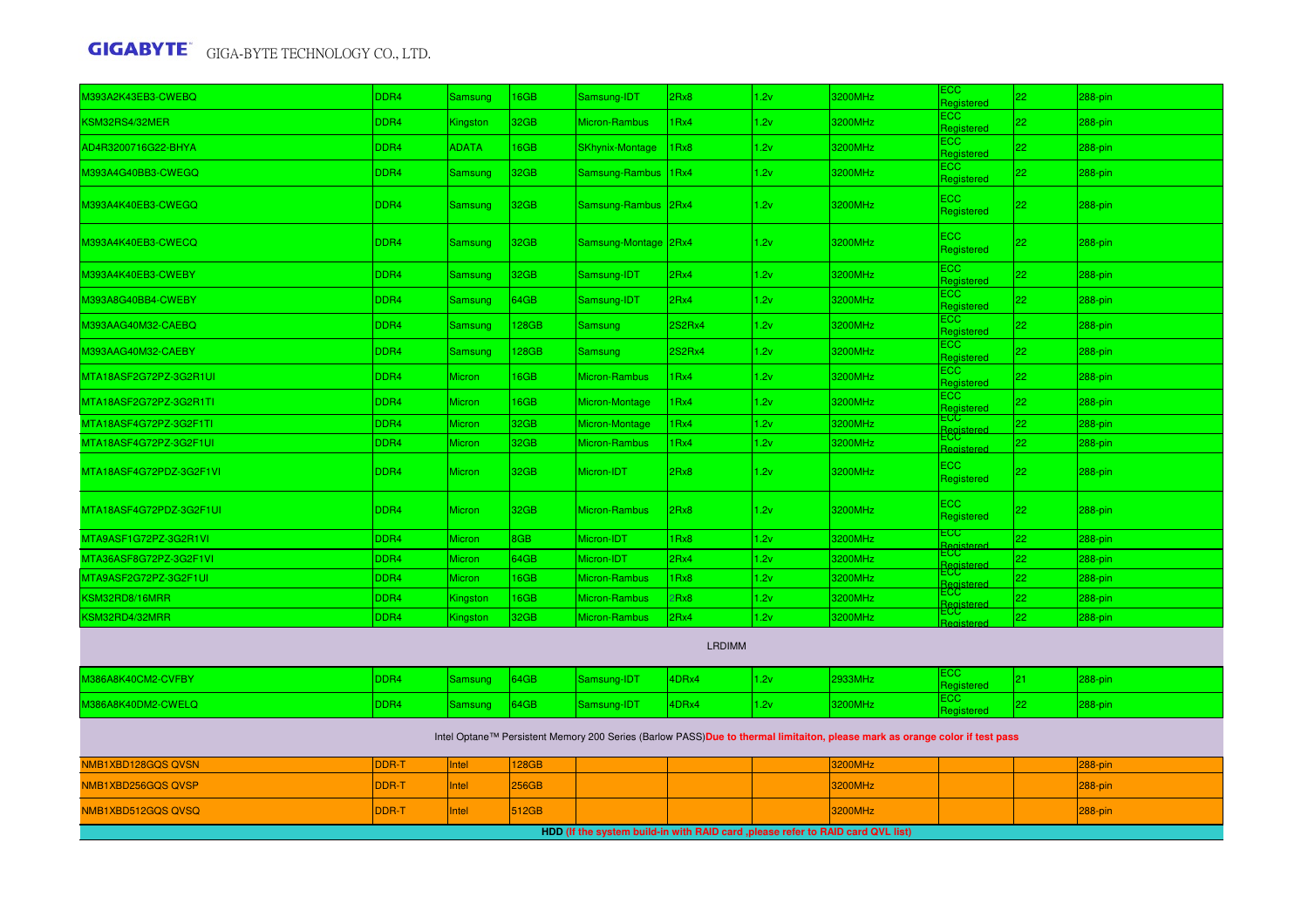| <b>Product Name</b>                                    | <b>Type</b> | Vendor          | <b>Form Factor</b> | Format               | Capacity                            | Interface Speed                  | <b>Series</b>                                      | Cache        | <b>RPM</b> | Encryption  |  |  |  |  |
|--------------------------------------------------------|-------------|-----------------|--------------------|----------------------|-------------------------------------|----------------------------------|----------------------------------------------------|--------------|------------|-------------|--|--|--|--|
|                                                        |             |                 |                    |                      | Seagate Enterprise Capacity 2.5 HDD |                                  |                                                    |              |            |             |  |  |  |  |
| ST2000NX0243                                           | <b>SATA</b> | <b>Seagate</b>  | 2.5"               | 4Kn                  | 2TB                                 | 6Gb/s                            | <b>Exos 7E2000</b><br>(Enterprise Capacity<br>V.3V | 128MB        | 7200       | N/A         |  |  |  |  |
|                                                        |             |                 |                    |                      | Toshiba Enterprise Hard Drives      |                                  |                                                    |              |            |             |  |  |  |  |
| AL15SEB24EQ                                            | <b>SAS</b>  | <b>Toshiba</b>  | 2.5"               | 512e                 | 2.4TB                               | 12Gb/s                           | Performance                                        | <b>128MB</b> | 0500       | N/A         |  |  |  |  |
|                                                        |             |                 |                    |                      | <b>SATA/SAS SSD</b>                 |                                  |                                                    |              |            |             |  |  |  |  |
| <b>Product Name</b>                                    | <b>Type</b> | Vendor          | <b>Form Factor</b> | Interface            | <b>Capacity</b>                     | <b>Interface Speed</b>           | <b>FW</b>                                          |              |            | <b>Note</b> |  |  |  |  |
|                                                        |             |                 |                    |                      | <b>SATA/SAS SSD</b>                 |                                  |                                                    |              |            |             |  |  |  |  |
| MTFDDAK3T8TDS-1AW1ZABYY (5300 PRO)                     | <b>SSD</b>  | <b>Micron</b>   | 2.5"               | <b>SATA</b>          | 3.84TB                              | 6Gb/s                            |                                                    |              |            |             |  |  |  |  |
| MTFDDAK1T9TDS-1AW1ZABYY (5300 PRO)                     | <b>SSD</b>  | Micron          | 2.5"               | <b>SATA</b>          | 1.92TB                              | 6Gb/s                            |                                                    |              |            |             |  |  |  |  |
| MZ-7LH1T9NE 883 DCT Series                             | SSD         | Samsung         | 2.5"               | <b>SATA</b>          | 1.92TB                              | 6Gb/s                            |                                                    |              |            |             |  |  |  |  |
| SSDSC2KG019T8 D3-S4610 Series                          | SSD         | Intel           | 2.5"               | <b>SATA</b>          | 1.92TB                              | 6Gb/s                            |                                                    |              |            |             |  |  |  |  |
| SSDSC2KB019T8 D3-S4510 Series                          | <b>SSD</b>  | Intel           | 2.5"               | <b>SATA</b>          | 1.92TB                              | 6Gb/s                            |                                                    |              |            |             |  |  |  |  |
| XA960LE10063                                           | SSD         | Seagate         | 2.5"               | <b>SATA</b>          | 960GB                               | 6Gb/s                            |                                                    |              |            |             |  |  |  |  |
| XA480LE10063                                           | <b>SSD</b>  | Seagate         | 2.5"               | <b>SATA</b>          | 480GB                               | 6Gb/s                            |                                                    |              |            |             |  |  |  |  |
| KHK61RSE960G                                           | SSD         | Toshiba         | 2.5"               | <b>SATA</b>          | 960GB                               | 6Gb/s                            |                                                    |              |            |             |  |  |  |  |
| MZ7L3480HCHQ-00A07 PM893 Series                        | <b>SSD</b>  | Samsung         | 2.5"               | <b>SATA</b>          | 480GB                               | 6Gb/s                            |                                                    |              |            |             |  |  |  |  |
| <b>PCIe SSD</b>                                        |             |                 |                    |                      |                                     |                                  |                                                    |              |            |             |  |  |  |  |
| <b>Product Name</b>                                    | <b>Type</b> | Vendor          | <b>Form Factor</b> | Interface            | <b>Capacity</b>                     | <b>Interface Speed</b>           |                                                    |              |            | <b>Note</b> |  |  |  |  |
| PCIe SSD                                               |             |                 |                    |                      |                                     |                                  |                                                    |              |            |             |  |  |  |  |
| SSDPEDKX040T701 P4500 Series PCIe Gen3 x4 4TB          | PCle        | Intel           | <b>PCI-E 3.0</b>   | PCIe(NVMe)           | 4TB                                 | Gen3 x4                          |                                                    |              |            |             |  |  |  |  |
| Samsung PM1725b MZPLL3T2HAJQ PCIe Gen3 x8 3.2TB        | PCle        | Samsuno         | <b>PCI-E 3.0</b>   | PCIe(NVMe)           | 3.2TB                               | Gen3 x8                          |                                                    |              |            |             |  |  |  |  |
|                                                        |             |                 |                    |                      | U.2                                 |                                  |                                                    |              |            |             |  |  |  |  |
| <b>Product Name</b>                                    | <b>Type</b> | Vendor          | <b>Form Factor</b> | Interface            | Capacity                            | Interface Speed                  |                                                    |              |            | <b>Note</b> |  |  |  |  |
|                                                        |             |                 |                    |                      | U.2 (VROC support)                  |                                  |                                                    |              |            |             |  |  |  |  |
| SSDPE2KE032T801 P4610 Series                           | U.2         | Intel           | 2.5"               | SFF8639(NVMe)        | 3.2TB                               | Gen3 x4                          |                                                    |              |            |             |  |  |  |  |
| SSDPE2KX020T801 P4510 Series                           | U.2         | Intel           | 2.5"               | <b>SFF8639(NVMe)</b> | 2TB                                 | Gen3 x4                          |                                                    |              |            |             |  |  |  |  |
|                                                        |             |                 |                    |                      | U.2                                 |                                  |                                                    |              |            |             |  |  |  |  |
| SSDPF2NV153TZ D5-P5316 Series                          | U.2         | Intel           | 2.5"               | SFF8639(NVMe)        | 15.35TB                             | PCIe Gen4 x4                     |                                                    |              |            |             |  |  |  |  |
| SSDPE2KE032T801 P4610 Series                           | U.2         | <b>Intel</b>    | 2.5"               | <b>SFF8639(NVMe)</b> | 3.2TB                               | Gen3 x4                          |                                                    |              |            |             |  |  |  |  |
| SSDPE2KX020T801 P4510 Series                           | U.2         | <b>Intel</b>    | 2.5"               | <b>SFF8639(NVMe)</b> | 2TB                                 | Gen3 x4                          |                                                    |              |            |             |  |  |  |  |
| MZWLL3T2HAJQ PM1725b Series                            | U.2         | Samsung         | 2.5"               | <b>SFF8639(NVMe)</b> | 3.2TB                               | Gen3 x4                          |                                                    |              |            |             |  |  |  |  |
| MTFDHAL3T2TCU 9200 Series                              | U.2         | Micron          | 2.5"               | <b>SFF8639(NVMe)</b> | 3.2TB                               | Gen3 x4                          |                                                    |              |            |             |  |  |  |  |
| KCD51LUG960G CD5 Series                                | U.2         | <b>KIOXIA</b>   | 2.5"               | SFF8639(NVMe)        | 960GB                               | Gen3 x4                          |                                                    |              |            |             |  |  |  |  |
|                                                        |             |                 |                    |                      | U.3                                 |                                  |                                                    |              |            |             |  |  |  |  |
| KCM61RUL3T84 CM6-R Series                              | U.3         | KIOXIA          | 2.5"               | <b>SFF8639(NVMe)</b> | 3.84TB                              | Gen4 x4                          |                                                    |              |            |             |  |  |  |  |
|                                                        |             |                 |                    |                      | <b>SATA DOM</b>                     |                                  |                                                    |              |            |             |  |  |  |  |
| <b>Product Name</b>                                    | <b>Type</b> | Vendor          | Capacity           | <b>Flash Type</b>    | Max. Channels                       | Max. Power<br><b>Consumption</b> |                                                    |              |            | <b>Note</b> |  |  |  |  |
|                                                        |             |                 |                    |                      | <b>SATA III</b>                     |                                  |                                                    |              |            |             |  |  |  |  |
| Innodisk SATADOM-SL 3ME4 DESSL-64GM41BC1SCB            | Vertical    | <b>INNODISK</b> | 34GB               | <b>MLC</b>           |                                     | 10.734 W                         |                                                    |              |            |             |  |  |  |  |
| Innodisk SATADOM-SL 3ME4 DESSL-A28M41BCADCB-D33        | Vertical    | <b>INNODISK</b> | 128GB              | <b>MLC</b>           |                                     | 1 1.02 W                         |                                                    |              |            |             |  |  |  |  |
| Innodisk SATADOM-ML 3ME4 DESML-64GM41BCADCB            | Vertical    | <b>INNODISK</b> | 64GB               | <b>MLC</b>           |                                     | 2 0.815 W                        |                                                    |              |            |             |  |  |  |  |
| Innodisk SATADOM-SH TYPE C 3ME4 DESSC-<br>64GM41BC1SCB | Horizontal  | <b>INNODISK</b> | 64GB               | <b>MLC</b>           |                                     | 10.626 W                         |                                                    |              |            |             |  |  |  |  |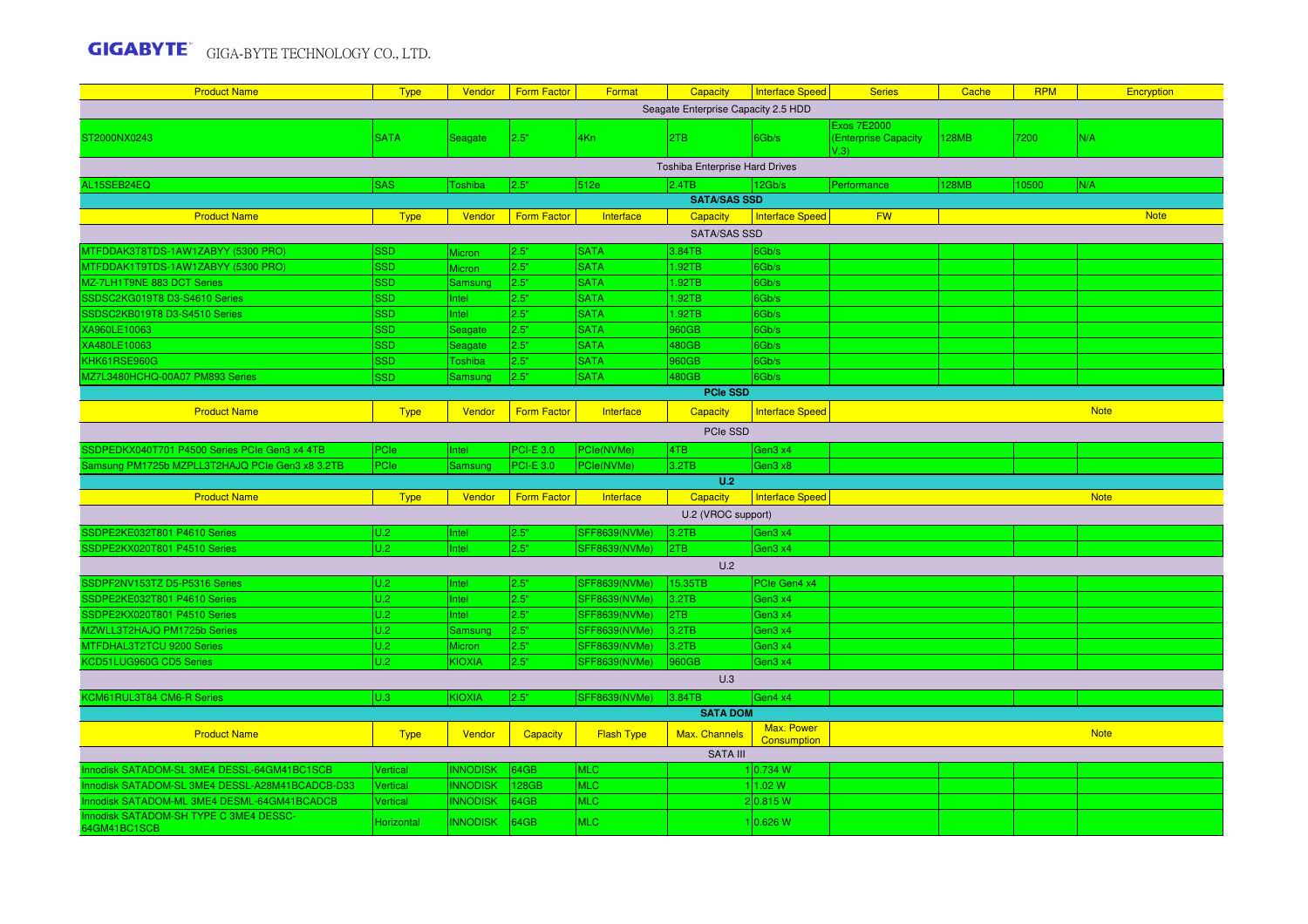| <b>RAID Cards</b>                                         |                                                            |                                                    |                              |                                           |                                  |                                                |                                             |  |  |             |  |  |  |
|-----------------------------------------------------------|------------------------------------------------------------|----------------------------------------------------|------------------------------|-------------------------------------------|----------------------------------|------------------------------------------------|---------------------------------------------|--|--|-------------|--|--|--|
| <b>Model</b>                                              | RAID-on-Chip<br>Controller                                 | <b>Host Bus</b><br><b>Type</b>                     |                              | <b>Internal Ports Internal Connectors</b> | <b>External Ports</b>            | <b>External</b><br><b>Connectors</b>           | <b>Data Transfer Rates</b>                  |  |  | <b>Note</b> |  |  |  |
|                                                           |                                                            |                                                    |                              |                                           | <b>GIGABYTE Storage Cards</b>    |                                                |                                             |  |  |             |  |  |  |
| <b>CRA3338</b>                                            | <b>SI SAS 3008</b>                                         | PCIe-x8<br>Gen3 x8 bus                             |                              | 2 xMini-SAS HD for<br>8x SAS              |                                  |                                                | Jp to 12Gb/s per port                       |  |  |             |  |  |  |
| <b>CSA3548</b>                                            | <b>LSI SAS 3008</b>                                        | PCIe-x8<br>Gen3 x8 bus                             |                              |                                           |                                  | 2 x external<br>8Mini-SAS HD<br><b>SFF8644</b> | Jp to 12Gb/s per port                       |  |  |             |  |  |  |
| <b>CRA4448</b>                                            | <b>LSI SAS 3108</b>                                        | PCIe-x8<br>Gen3 x8 bus                             |                              | 2 x internal Mini-<br>SAS HD SFF8643      |                                  |                                                | Up to 12Gb/s per port                       |  |  |             |  |  |  |
| <b>CRAO438</b>                                            | <b>LSI SAS 3108</b>                                        | <b>OCP PCIe-</b><br>$x8$ Gen3 $x8$                 |                              | 2 x SlimSAS ports                         |                                  |                                                | Up to 12Gb/s per port                       |  |  |             |  |  |  |
| <b>CRAO338</b>                                            | <b>LSI SAS 3008</b>                                        | <b>OCP PCIe-</b><br>x8 Gen3 x8<br>bus.             | 18                           | 2 x SlimSAS ports                         |                                  |                                                | Up to 12Gb/s per port                       |  |  |             |  |  |  |
|                                                           |                                                            |                                                    |                              |                                           | <b>LSI RAID Controller Cards</b> |                                                |                                             |  |  |             |  |  |  |
| MegaRAID SAS 9460-16i without Tri-mode                    | SAS3516 dual- 1x8 lane PCI<br>core RAID-on-<br>Chip (ROC)  | <b>Express®</b><br>l3.1 -                          |                              | 4 x Mini-SAS HD<br><b>SFF-8643</b>        |                                  |                                                | Up to 12Gb/s per port                       |  |  |             |  |  |  |
| MegaRAID 9560-16i without Tri-mode                        | <b>SAS3916 Tri-</b><br>Mode RAID-on-Express®<br>Chip (ROC) | x8 lane PCI<br>4.0                                 | 16                           | 2 SFF-8654<br>(SlimSAS)                   |                                  |                                                | Up to 12Gb/s per port                       |  |  |             |  |  |  |
|                                                           |                                                            |                                                    |                              |                                           | LSI Host Bus Adapters (HBAs)     |                                                |                                             |  |  |             |  |  |  |
| <b>LSI SAS 9300-8e</b>                                    | <b>SAS3008</b>                                             | x8 lane PCI<br><b>Express®</b><br>3.0 <sub>1</sub> |                              |                                           |                                  | 2 x mini-SAS<br>HD SFF8644                     | 2Gb/s SAS 3.0                               |  |  |             |  |  |  |
| LSI SAS 9400-16i with without Tri-mode                    | SAS3416                                                    | x8 lane PCI<br><b>Express®</b><br>3.1              | 16 <sup>°</sup>              | 4 x Mini-SAS HD<br><b>SFF-8643</b>        |                                  |                                                | 12Gb/s SAS 3.0                              |  |  |             |  |  |  |
| LSI SAS 9500-16i without Tri-mode                         | SAS3816                                                    | x8 lane PCI<br>Express 4.0                         | 16 <sup>1</sup>              | 2 x8 SFF-8654<br>(SlimSAS)                |                                  |                                                | 12Gb/s SAS 3.0                              |  |  |             |  |  |  |
| LSI SAS 9500-16e without Tri-mode                         | SAS3816                                                    | PCIe Gen4                                          |                              |                                           |                                  | 164 x4 SFF-8644                                | Up to 12Gb/s per port                       |  |  |             |  |  |  |
|                                                           |                                                            |                                                    |                              |                                           | Microsemi RAID Cards             |                                                |                                             |  |  |             |  |  |  |
| SmartRAID 3154-16i                                        | <b>PM8236</b>                                              | 8-Lane PCIe<br>Gen3                                | 16                           | 4 x Internal, SFF-<br>8643                |                                  |                                                | 12 Gb/s per port                            |  |  |             |  |  |  |
|                                                           |                                                            |                                                    |                              |                                           | Microsemi Host Bus Adapters      |                                                |                                             |  |  |             |  |  |  |
| SmartHBA 2100-8i                                          | <b>PM8222</b>                                              | 8-Lane PCle<br>Gen3                                |                              | 2 x Internal, SFF-<br>8643                |                                  |                                                | 12 Gb/s per port                            |  |  |             |  |  |  |
|                                                           |                                                            |                                                    |                              |                                           | <b>LAN Cards</b>                 |                                                |                                             |  |  |             |  |  |  |
| <b>Product Name</b>                                       | Connector                                                  |                                                    | <b>System Interface Type</b> | # of Ports                                | <b>Data Rate</b>                 |                                                |                                             |  |  | <b>Note</b> |  |  |  |
|                                                           |                                                            |                                                    |                              |                                           | <b>GIGABYTE LAN Cards</b>        |                                                |                                             |  |  |             |  |  |  |
| <b>CLNO832</b>                                            | $SFP+$                                                     | OCP PCIe x8 Gen2 x8                                |                              | Dual                                      | 10Gb/s per port                  |                                                | INTEL 82599ES Support OCP 2.0 type1         |  |  |             |  |  |  |
| CLNOQ42                                                   | SFP <sub>28</sub>                                          | OCP PCIe x8 Gen3 x8                                |                              | Dual                                      | 25Gb/s per port                  |                                                | Qlogic (Cavium) QL41401-A2G Support OCP 2.0 |  |  |             |  |  |  |
| <b>CLNO222</b>                                            | <b>RJ-45</b>                                               | <b>OCP</b> PCIe Gen3 x4                            |                              | Dual                                      | 10Gb/s per port                  |                                                | <b>INTEL X550-AT2 Support OCP 2.0 type1</b> |  |  |             |  |  |  |
| <b>CLN4752</b>                                            | QSFP+                                                      | PCle x8 Gen3 x8                                    |                              | Dual                                      | 40Gb/s per port                  |                                                | <b>INTEL XL710</b>                          |  |  |             |  |  |  |
| <b>CLN4224</b>                                            | <b>RJ-45</b>                                               | PCle x8 Gen3 x4                                    |                              | Quad                                      | 10Gb/s per port                  |                                                | <b>INTEL X550-AT2</b>                       |  |  |             |  |  |  |
| <b>CLN4M34</b>                                            | SFP <sub>28</sub>                                          | PCle Gen3 x16                                      |                              | Quad                                      | 10Gb/s per port                  |                                                | <b>Mellanox ConnectX-4</b>                  |  |  |             |  |  |  |
|                                                           |                                                            |                                                    |                              |                                           | Intel_10GbE                      |                                                |                                             |  |  |             |  |  |  |
| <b>Itel<sup>®</sup> Ethernet Network Adapter X722-DA4</b> | SFP <sub>+</sub>                                           | PCIe v3.0 (8.0 GT/s)                               |                              | <b>Quad</b>                               | 10Gb/s per port<br>Intel 25GbE   |                                                |                                             |  |  |             |  |  |  |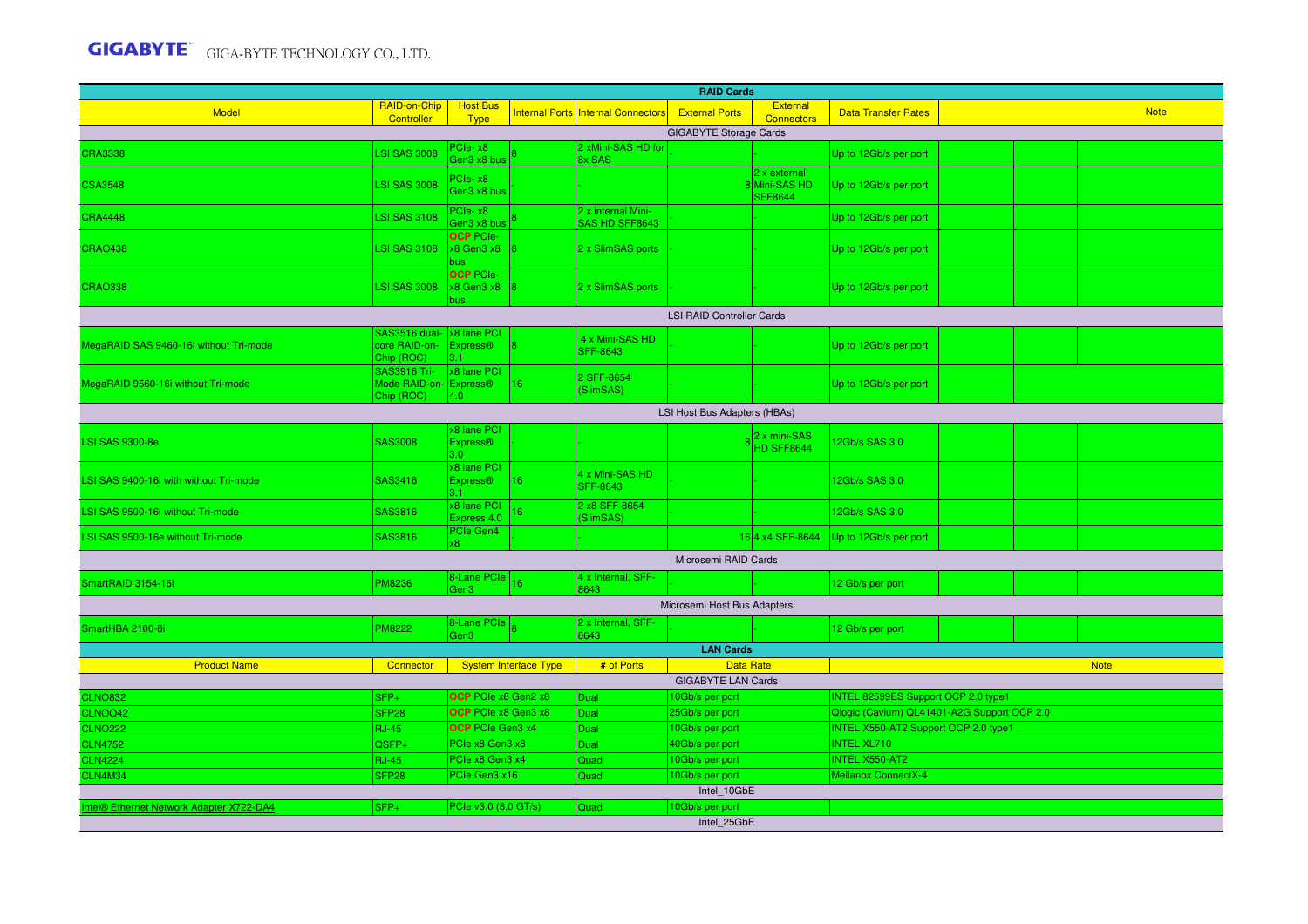| Intel® Ethernet Network Adapter XXV710-DA2 for OCP   | SFP <sub>28</sub>  | <b>OCP</b> PCIe v3.0 (8.0 GT/s) | Dual        | 25Gb/s per port                                | Support OCP 2.0 type1                                          |  |  |  |  |  |  |  |  |  |
|------------------------------------------------------|--------------------|---------------------------------|-------------|------------------------------------------------|----------------------------------------------------------------|--|--|--|--|--|--|--|--|--|
| ntel® Ethernet Network Adapter XXV710-DA2            | SFP <sub>28</sub>  | PCIe v3.0 (8.0 GT/s)            | Dual        | 25Gb/s per port                                |                                                                |  |  |  |  |  |  |  |  |  |
|                                                      |                    |                                 |             | Intel 40GbE                                    |                                                                |  |  |  |  |  |  |  |  |  |
| Intel® Ethernet Converged Network Adapter XL710-QDA2 | QSFP+              | PCle v3.0 (8.0 GT/s)            | Dual        | 40Gb/s per port                                |                                                                |  |  |  |  |  |  |  |  |  |
|                                                      |                    |                                 |             | Intel 100GbE                                   |                                                                |  |  |  |  |  |  |  |  |  |
| Intel® Ethernet Network Adapter E810-CQDA2           | QSFP28             | PCle v4.0 (16 GT/s)             | Dual        | 100Gb/s per port                               |                                                                |  |  |  |  |  |  |  |  |  |
|                                                      |                    |                                 |             | <b>Mellanox ConnectX</b>                       |                                                                |  |  |  |  |  |  |  |  |  |
| MCX565M-CDAB                                         | QSFP28             | <b>OCP PCIe 4.0 x16</b>         | Single      | 100Gb/s per port                               | ConnectX®-5 Ex Multi-Host / Support OCP 3.0                    |  |  |  |  |  |  |  |  |  |
| MCX623432AN-ADAB                                     | SFP <sub>28</sub>  | OCP PCle 4.0 x16                | <b>Dual</b> | 25Gb/s per port                                | ConnectX®-6 Dx No Crypto, No Secure Boot / Support OCP 3.0     |  |  |  |  |  |  |  |  |  |
| MCX566A-CDAI                                         | QSFP28             | <b>OCP PCle 4.0 x16</b>         | <b>Dual</b> | 100Gb/s per port                               | Mellanox ConnectX-5 Ex EN / Support OCP 3.0                    |  |  |  |  |  |  |  |  |  |
| MCX516A-CDAT                                         | QSFP28             | <b>PCle 4.0 x16</b>             | Dual        | 100Gb/s per port                               | Mellanox ConnectX-5 Ex EN                                      |  |  |  |  |  |  |  |  |  |
| MCX516A-CCAT                                         | QSFP28             | PCIe Gen3 x16                   | Dual        | 100Gb/s per port                               | <b>Mellanox ConnectX-5 EN</b>                                  |  |  |  |  |  |  |  |  |  |
| MCX515A-CCAT                                         | QSFP <sub>28</sub> | PCle Gen3 x16                   | Single      | 100Gb/s per port                               | <b>Mellanox ConnectX-5 EN</b>                                  |  |  |  |  |  |  |  |  |  |
| MCX4121A-ACAT                                        | SFP <sub>28</sub>  | PCIe Gen3 x8                    | Dual        | 25Gb/s per port                                | Mellanox ConnectX-4 Lx EN                                      |  |  |  |  |  |  |  |  |  |
| Mellanox VPI Adapter Cards                           |                    |                                 |             |                                                |                                                                |  |  |  |  |  |  |  |  |  |
| <b>ACX654106A-HCAT</b>                               | QSFP56             | PCle 3.0 x16                    | Dual        | 200Gb/s per port                               | CIA-0 EX VPT<br>PCIe3 N v16 + PCIe3 Ny16 aux loard Socket Dire |  |  |  |  |  |  |  |  |  |
| MCX653106A-HDAT                                      | QSFP56             | <b>PCle 4.0 ×16</b>             | Dual        | 200Gb/s per port                               | Mellanox ConnectX-6 Ex VPI (InfiniBand)                        |  |  |  |  |  |  |  |  |  |
| MCX653436A-HDAI                                      | QSFP56             | <b>OCP PCle 4.0 x16</b>         | Dual        | 200Gb/s per port                               | Mellanox ConnectX-6 Ex VPI (InfiniBand) / OCP3.0               |  |  |  |  |  |  |  |  |  |
| <b>MCX653105A-HDAT</b>                               | QSFP56             | <b>PCIe 4.0 ×16</b>             | Single      | 200Gb/s per port                               | Mellanox ConnectX-6 Ex VPI (InfiniBand)                        |  |  |  |  |  |  |  |  |  |
| MCX653105A-ECAT                                      | QSFP56             | <b>PCle 4.0 ×16</b>             | Single      | 100Gb/s per port                               | Mellanox ConnectX-6 Ex VPI (InfiniBand)                        |  |  |  |  |  |  |  |  |  |
|                                                      |                    |                                 |             |                                                |                                                                |  |  |  |  |  |  |  |  |  |
|                                                      |                    |                                 |             | <b>Qlogic LAN Adapters</b>                     |                                                                |  |  |  |  |  |  |  |  |  |
| QL45611HLCU                                          | QSFP28             | PCle x16 Gen3 x16               | Single      | 100Gb/s per port                               |                                                                |  |  |  |  |  |  |  |  |  |
| QLE3442-RJ-CK                                        | <b>RJ-45</b>       | PCle x8 Gen3 x8                 | Dual        | 10Gb/s per port                                |                                                                |  |  |  |  |  |  |  |  |  |
|                                                      |                    |                                 |             | Broadcom (Emulex) Ethernet Networking Adapters |                                                                |  |  |  |  |  |  |  |  |  |
| BCM957508-P2100G                                     | QSFP56             | <b>PCle 4.0 x16</b>             | Dual        | 100Gb/s per port                               | <b>BCM57508</b>                                                |  |  |  |  |  |  |  |  |  |
| BCM957414A4142CC                                     | SFP <sub>28</sub>  | PCle 3.0 x8                     | Dual        | 25Gb/s per port                                | <b>BCM57414</b>                                                |  |  |  |  |  |  |  |  |  |
| BCM957508-N2100G                                     | QSFP56             | <b>OCP PCIe 4.0</b>             | Dual        | 100Gb/s per port                               | BCM57508 / Support OCP 3.0                                     |  |  |  |  |  |  |  |  |  |
| BCM957414M4142C                                      | SFP <sub>28</sub>  | OCP PCIe 3.0 x8                 | <b>Dual</b> | 25Gb/s per port                                | BCM57414 / Support OCP 2.0 type1                               |  |  |  |  |  |  |  |  |  |
| BCM957416A4160C                                      | <b>RJ-45</b>       | <b>PCle 3.0 x8</b>              | Dual        | 10Gb/s per port                                | <b>BCM5741 (P210TP)</b>                                        |  |  |  |  |  |  |  |  |  |
| BCM957416M4163C                                      | <b>RJ-45</b>       | OCP PCIe 3.0 x8                 | Dual        | 10Gb/s per port                                | BCM5741 / Support OCP 2.0 (M210TP)                             |  |  |  |  |  |  |  |  |  |
|                                                      |                    |                                 |             | Broadcom FC Host Bus Adapter                   |                                                                |  |  |  |  |  |  |  |  |  |
| LPe32002-M2                                          | $SFP+$             | PCle 3.0 x8                     | Dual        | 32Gb/s per port                                | <b>XE501</b> controller                                        |  |  |  |  |  |  |  |  |  |
|                                                      |                    |                                 |             | <b>USB Device</b>                              |                                                                |  |  |  |  |  |  |  |  |  |
| <b>Product Name</b>                                  | <b>Type</b>        | Vendor<br>Capacity              |             |                                                | <b>Note</b>                                                    |  |  |  |  |  |  |  |  |  |
|                                                      |                    |                                 |             | <b>USB 3.0</b>                                 |                                                                |  |  |  |  |  |  |  |  |  |
| PURE CLASSIC X176B1FWBO75                            | HDD                | Gigabyte<br>500G                |             |                                                |                                                                |  |  |  |  |  |  |  |  |  |
| GoFlex STAA500305                                    | <b>HDD</b>         | 500G<br>Seagate                 |             |                                                |                                                                |  |  |  |  |  |  |  |  |  |
| <b>TOSHIBA CANVIO BASIC</b><br><b>NA317U+</b>        | HDD                | Toshiba<br>500G                 |             |                                                |                                                                |  |  |  |  |  |  |  |  |  |